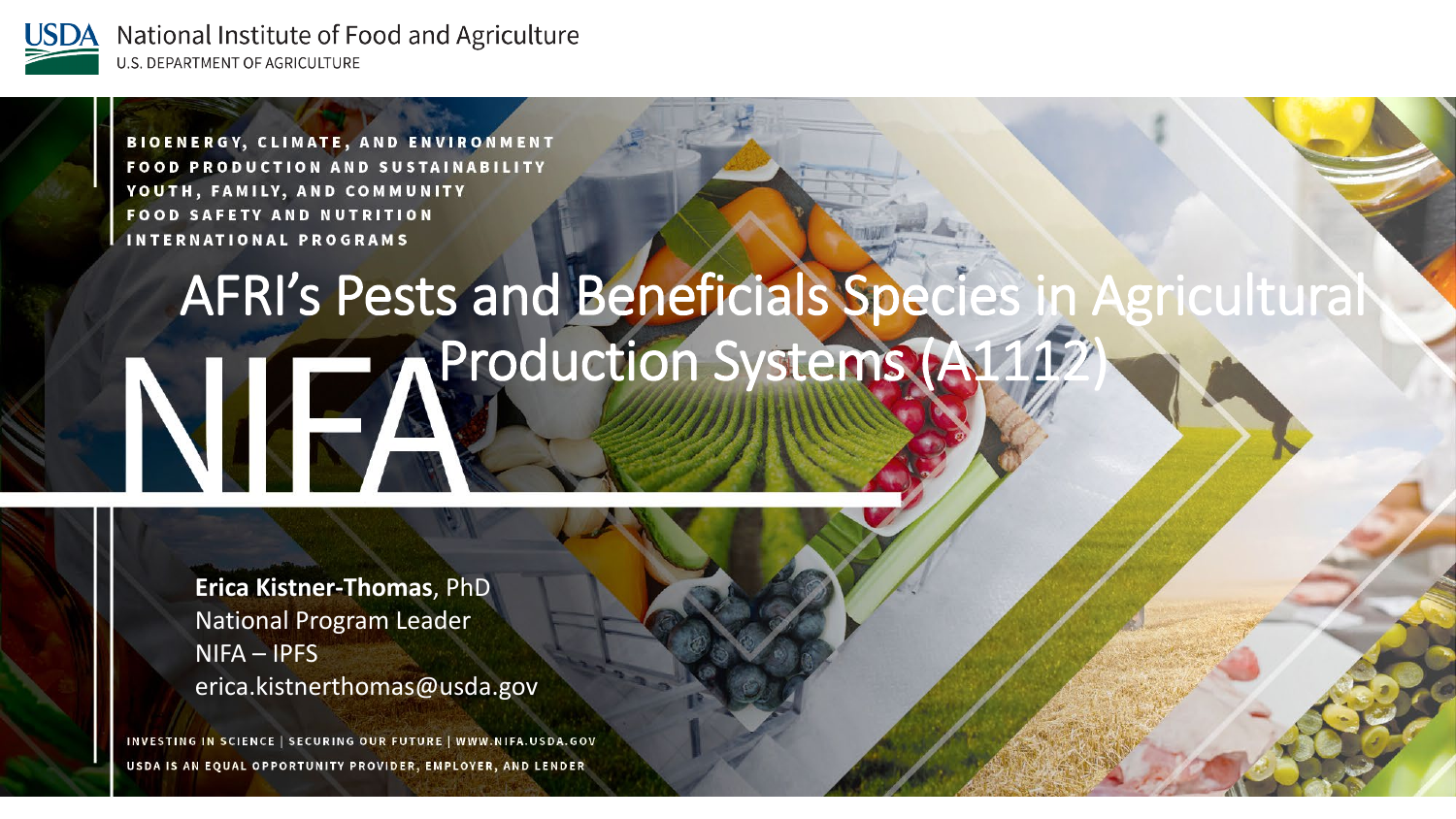

# Non-Discrimination Statement

#### <https://www.usda.gov/non-discrimination-statement>

- In accordance with federal civil rights law and U.S. Department of Agriculture (USDA) civil rights regulations and policies, the USDA, its Agencies, offices, and employees, and institutions participating in or administering USDA programs, are prohibited from discriminating based on race, color, national origin, religion, sex, gender identity (including gender expression), sexual orientation, disability, age, marital status, family/parental status, income derived from a public assistance program, political beliefs, or reprisal or retaliation for prior civil rights activity, in any program or activity conducted or funded by USDA (not all bases apply to all programs). Remedies and complaint filing deadlines vary by program or incident.
- Persons with disabilities who require alternative means of communication for program information (e.g., Braille, large print, audiotape, American Sign Language, etc.) should contact the responsible agency or USDA's TARGET Center at (202) 720-2600 (voice and TTY) or contact USDA through the Federal Relay Service at (800) 877-8339. Additionally, program information may be made available in languages other than English.
- To file a program discrimination complaint, complete the USDA Program Discrimination Complaint Form, AD-3027, found online at How to File a Program Discrimination Complaint and at any USDA office or write a letter addressed to USDA and provide in the letter all of the information requested in the form. To request a copy of the complaint form, call (866) 632-9992. Submit your completed form or letter to USDA by: (1) mail: U.S. Department of Agriculture, Office of the Assistant Secretary for Civil Rights, 1400 Independence Avenue, SW, Washington, D.C. 20250-9410; (2) fax (202) 690-7442; or (3) email: program.intake@usda.gov.
- USDA is an equal opportunity provider, employer and lender.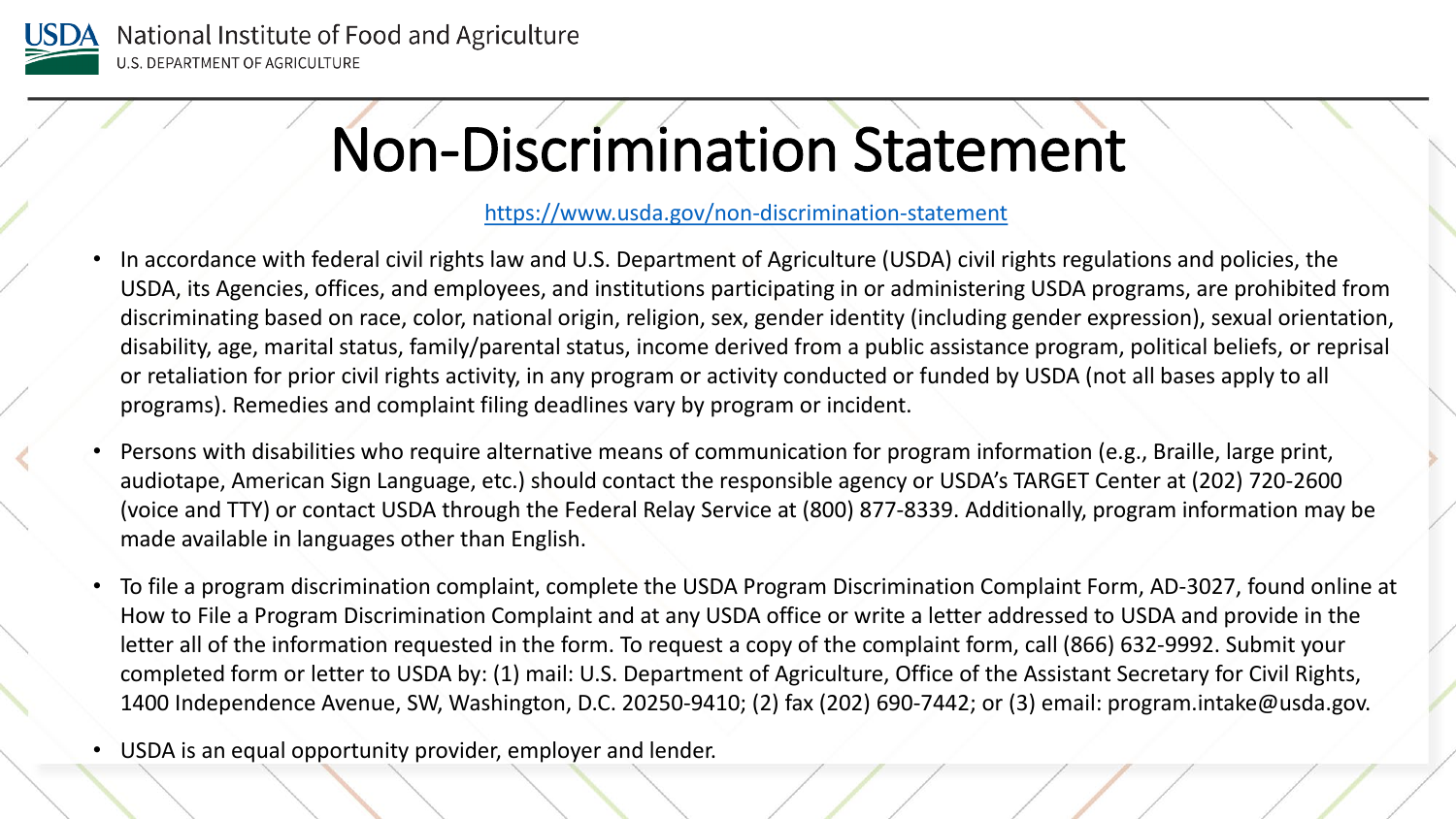

## **The Current Pests and Beneficials Team**



**Dr. Erica Kistner-Thomas National Program Leader**



**Dr. Christopher Philips National Program Leader** 



**Logan Appenfeller Program Specialist**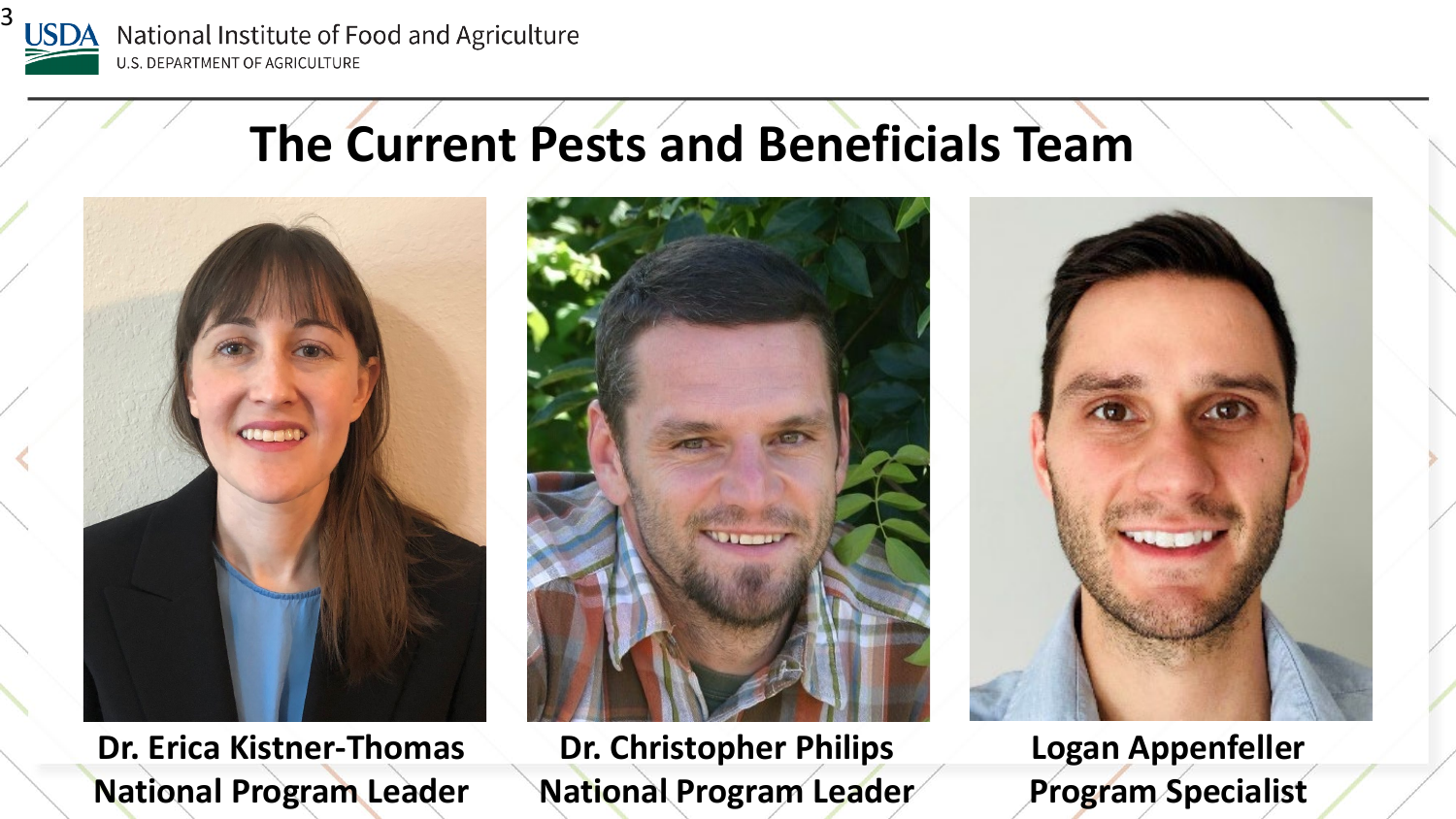

**Program Area Priority Code: A1112 Proposed Budget Requests:** Not to exceed \$750,000 per project (2-5 years) **Project Types:** Research-only and Integrated Projects (Research and Extension) **Grant Types:** Standard, Conference, and FASE (Strengthening Standard, New Investigator, Strengthening Conference, Seed, Equipment, and Sabbatical) **Application Deadline:** August 25, 2022 (5:00pm EST) **AFRI's Foundational and Applied Science Program: Pests and Beneficial Species in Agricultural Production Systems**

**Contacts:** Erica Kistner-Thomas [erica.kistnerthomas@usda.gov](mailto:erica.kistnerthomas@usda.gov) Christopher Philips [christopher.philips@usda.gov](mailto:christopher.philips@usda.gov) Logan Appenfeller [logan.appenfeller@usda.gov](mailto:logan.appenfeller@usda.gov)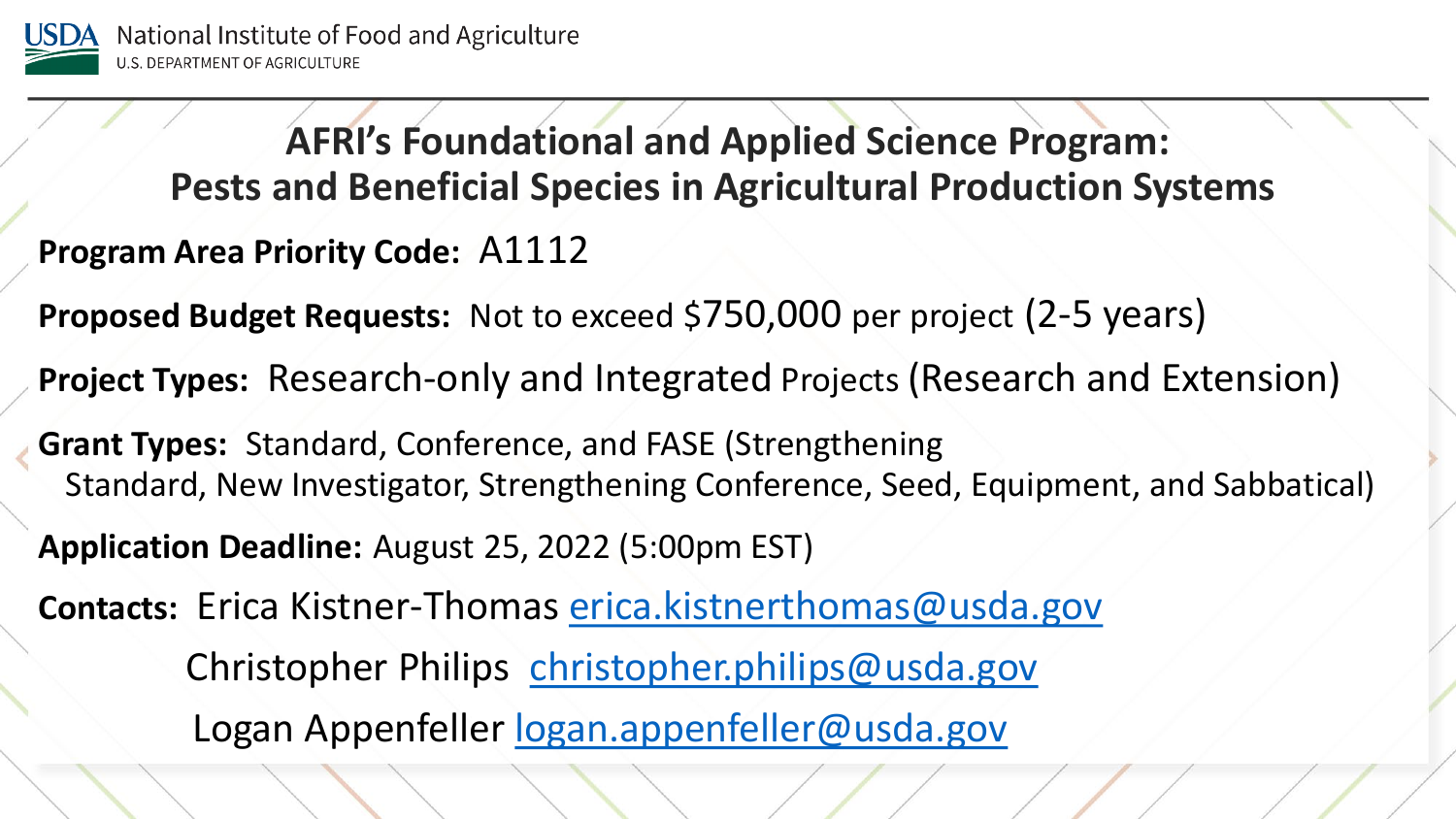

**AFRI: Pests and Beneficial Species in Agricultural Production Systems (Plant Health and Production & Plant Products Program Area) Goals:** 

– Advance knowledge of invasive or established plant pests and associated beneficial species

– Development of innovative biologically-based strategies to manage pests

**Subject Matter: Weeds**, insects, plant pathogens, slugs, nematodes

#### **History:**

- Pests and Beneficial Species programming began 2017
- To date, funded 109 projects including 16 science weed projects
- Total funding 2017-2021: \$44 million
- FY20: 114 applications, Funded 16 projects at \$6.8 million
- FY21: 116 applications, Funded 17 projects at \$7.5 million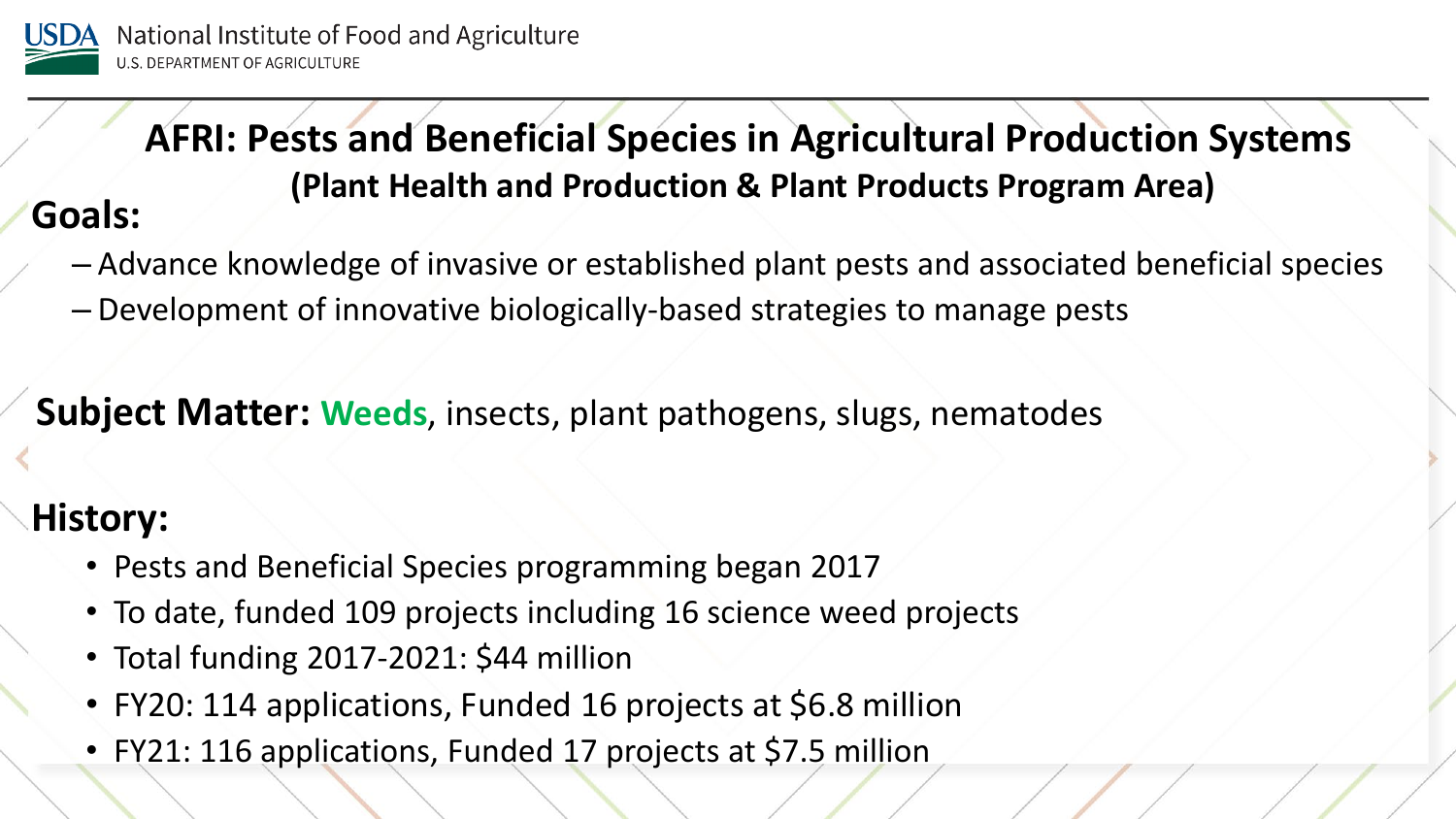

## **A1112 Applications must address one or more of the following:**

- Biotic and abiotic factors affecting the abundance or spread of agriculturally-important plant pests, disease vectors, or beneficial species relevant to pest management;
- Behavioral attributes of pests and beneficial species, including intra- or interspecies interactions and/or communication systems relevant to pest management;
- Factors that contribute to invasiveness including (but not limited to) studies using population genetics/genomic approaches or models to predict, prevent or manage outbreaks, or to pinpoint geographic distribution or origin;
- Movement or dispersal dynamics of pests or beneficial organisms;
- Mechanisms of pest resistance to pesticides or toxins in genetically-modified plants and development of strategies to mitigate resistance and/or crop failure;
- Use of indigenous traditional ecological knowledge in pest and disease control ; or
- Conference applications that bring together experts in weed biology, plant genomics, herbicide resistance, and data science to better understand how genomic information could lead to novel solutions to manage weeds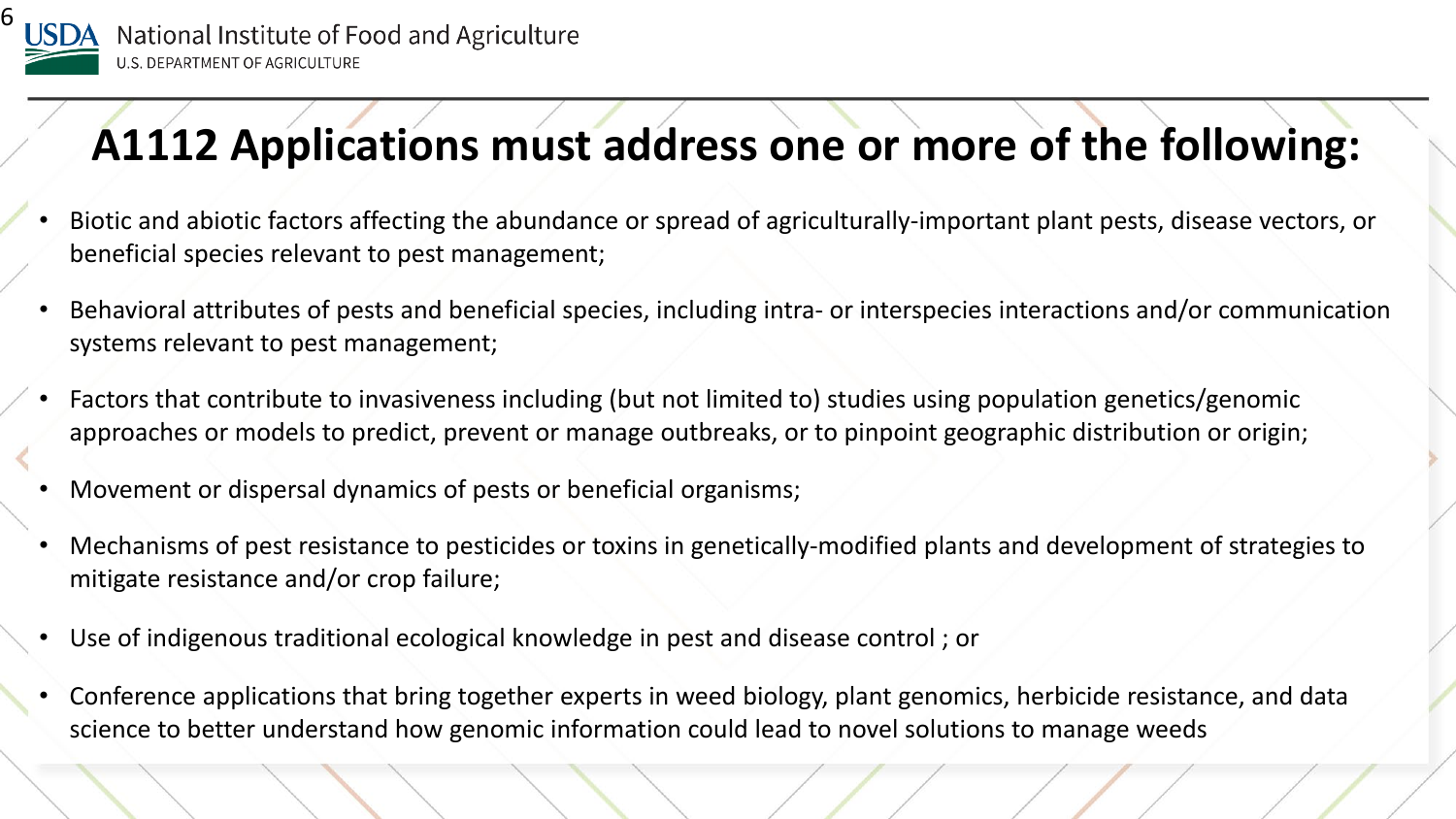

# AFRI New Investigator (NI) SEED Grants

- NI is defined as < 5 years postgraduate career-track experience o Has not yet received a large competitive federal research grant as the lead PD o Postdoc or Graduate fellowships, Co-PD status on any grant award, or being the lead PD on a conference grant award do not count against NI status
- Seed grant funds preliminary data collection needed to submit a full AFRI grant
- Ranked separately from Standard Research Grants (Note: NI seed applications compete with seed grant applications from strengthening institutions)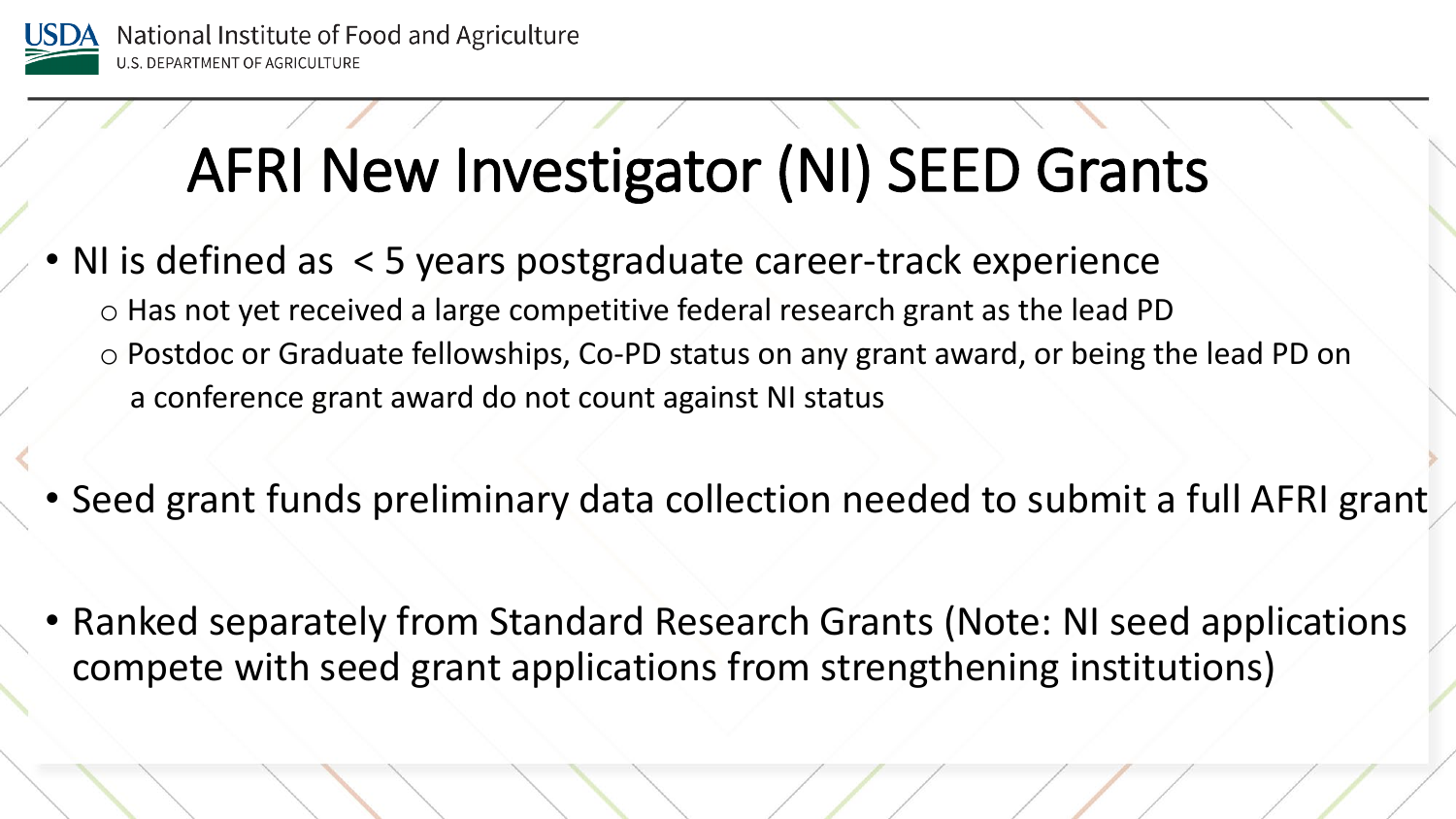

## **Conference Grant Guidelines for A1112**

- A Letter of Intent must be sent to National Program Leaders (me and Chris Philips) at least 195 days before the conference start date
	- \$25,000 awards are standard practice
	- \$50,000 budget requests should be discussed with NPLs beforehand
- Submit Full application on Grants.gov at least 150 days before conference start date
	- NOTIFY NPLs that you have submitted your conference grant via email!
- Conferences are peer reviewed by at least 3 ad-hoc reviewers
- Fund ~2-3 per year

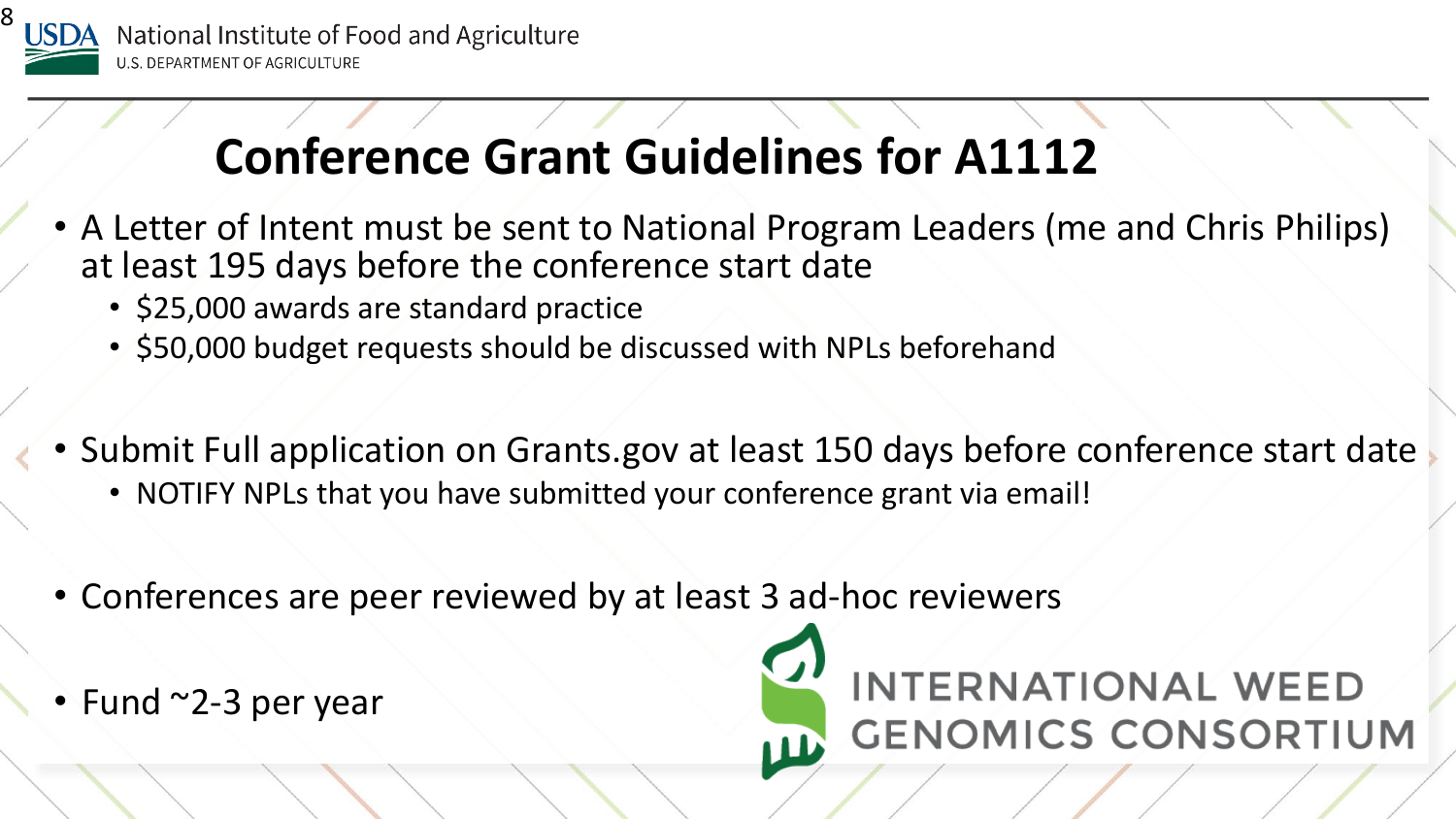

#### **GENETIC AND PHENOTYPIC VARIABILITY IN GIANT RAGWEED: INFLUENCE ON REGIONAL VARIATION IN INVASIVENESS AND THE ORIGIN OF PEST CROP POPULATIONS (2021-67013-33575)**

- Giant ragweed is a severe native weed of row crops in the Midwest, Invasive in Europe and Asia
- Multiple populations are now resistant to glyphosate
- Ohio State researchers aim to uncover mechanisms driving ragweed invasions pathways as well the adaptive capacity of this widespread weed
- To date, 130,000 seeds collected from 31 distinct populations and 440 maternal plants to be used in common garden experiments in OH and NE

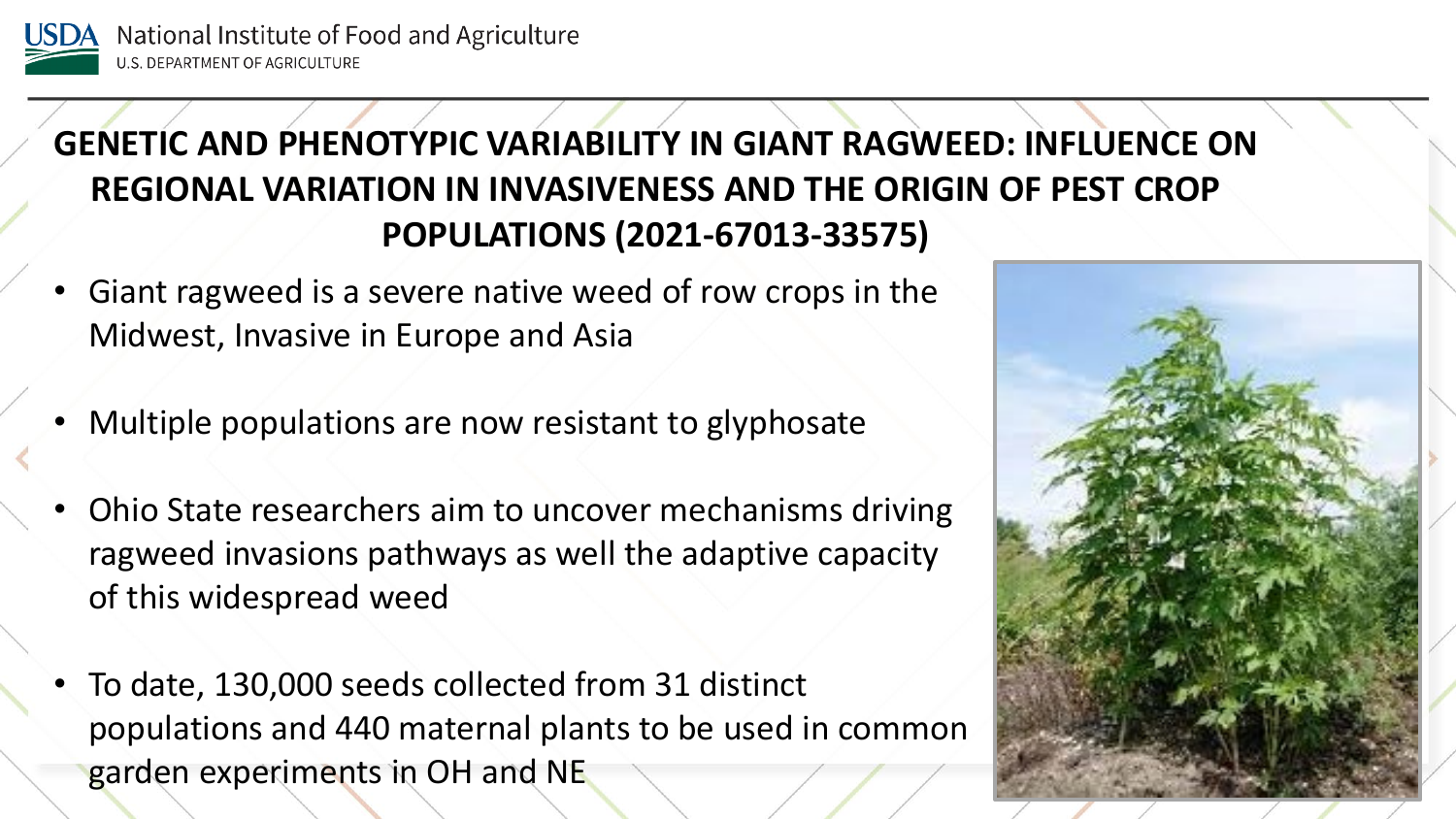

### **Helpful Resources**

- [AFRI New Investigator FAQ: https://nifa.usda.gov/sites/default/files/resource/FASE-New-](https://nifa.usda.gov/sites/default/files/resource/FASE-New-Investigator-FAQ-07282020.p)<br>Investigator-FAQ-07282020.p
- AFRI FASE and EPSCor Program Overview:<https://nifa.usda.gov/afri-fase-epscor-program>
- Volunteer to be a NIFA Panel Reviewer: <https://prs.nifa.usda.gov/prs/volunteerPrep.do>
- Sign up for our NIFA Update Newsletter: [https://public.govdelivery.com/accounts/USDANIFA/subscriber/new?qsp=USDANIFA\\_2](https://public.govdelivery.com/accounts/USDANIFA/subscriber/new?qsp=USDANIFA_2)

• Follow us on Social Media: YouTube, LinkedIn, Tweeter